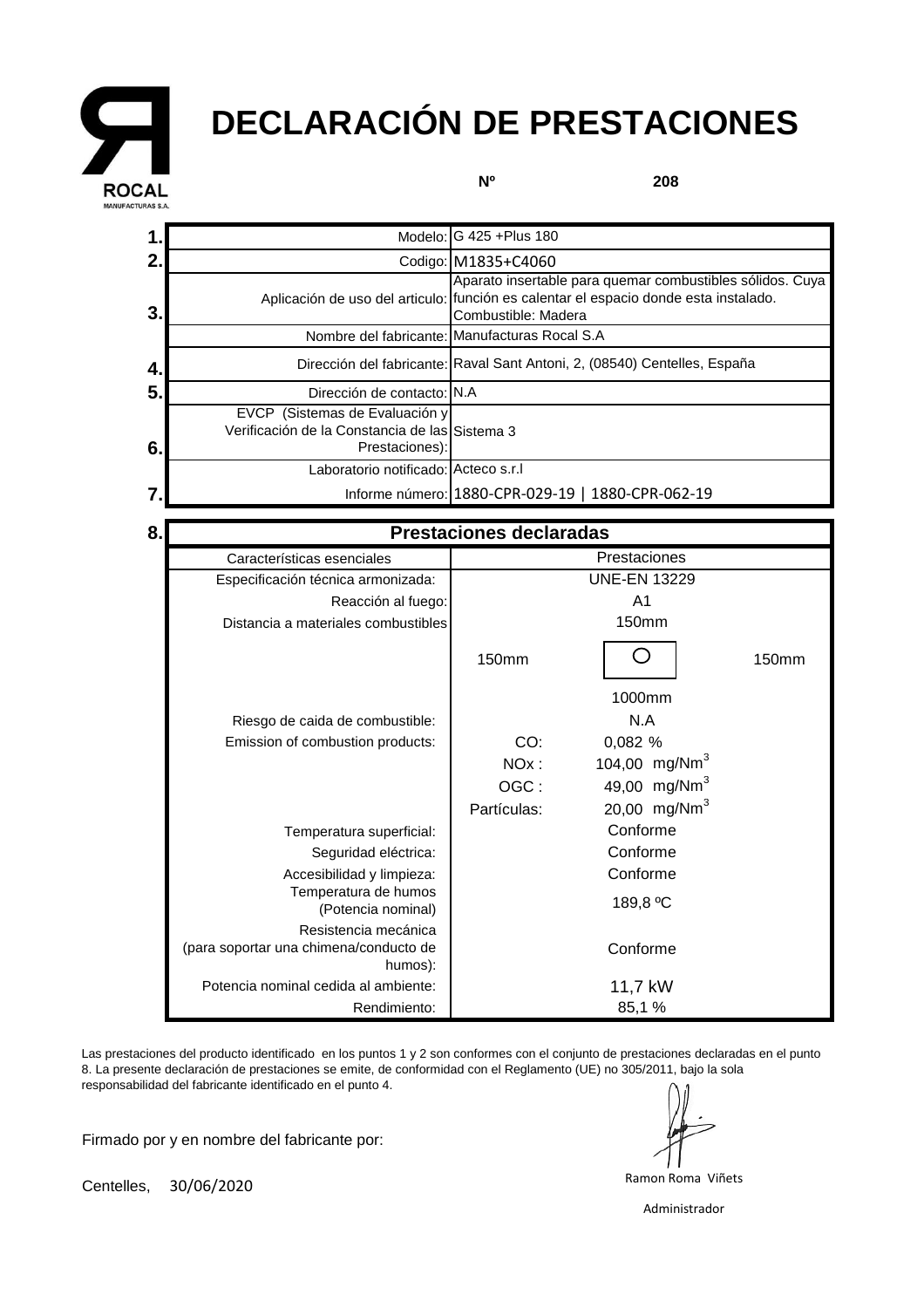

## **DECLARATION OF PERFORMANCE**

**Nº**

**208**

|                |                                                                                     | Model G 425 + Plus 180                                                                                   |                              |       |  |
|----------------|-------------------------------------------------------------------------------------|----------------------------------------------------------------------------------------------------------|------------------------------|-------|--|
| 2.             |                                                                                     | Code: M1835+C4060                                                                                        |                              |       |  |
| 3 <sub>1</sub> | Intended use of the product:                                                        | Insertable to burn solid fuels. Whose function is to heat the<br>space where it is installed. Fuel: Wood |                              |       |  |
|                |                                                                                     | Manufacturer name: Manufacturas Rocal S.A                                                                |                              |       |  |
| 4.             |                                                                                     | Manufacturer direction: Raval Sant Antoni, 2, (08540) Centelles, España                                  |                              |       |  |
| 5.             | Contact direction: N.A                                                              |                                                                                                          |                              |       |  |
| 6.             | AVCP (System of assessment and System 3<br>verification of contansy of performance: |                                                                                                          |                              |       |  |
|                | Notified body: Acteco s.r.l                                                         |                                                                                                          |                              |       |  |
| 7              |                                                                                     | Test report number: 1880-CPR-029-19   1880-CPR-062-19                                                    |                              |       |  |
| 8.             |                                                                                     | <b>Declarated performance</b>                                                                            |                              |       |  |
|                |                                                                                     |                                                                                                          |                              |       |  |
|                | <b>Essential characteristics</b>                                                    | Performance                                                                                              |                              |       |  |
|                | Harmonized technical specification:                                                 |                                                                                                          | <b>UNE-EN 13229</b>          |       |  |
|                | Fire reaction:                                                                      |                                                                                                          | A <sub>1</sub>               |       |  |
|                | Distance to combustible materials:                                                  | <b>150mm</b>                                                                                             |                              |       |  |
|                |                                                                                     |                                                                                                          |                              |       |  |
|                |                                                                                     | <b>150mm</b>                                                                                             |                              | 150mm |  |
|                |                                                                                     |                                                                                                          | 1000mm                       |       |  |
|                |                                                                                     |                                                                                                          | N.A                          |       |  |
|                | Risk of burning fuel falling out:<br>Emission of combustion products:               | CO:                                                                                                      |                              |       |  |
|                |                                                                                     | NO <sub>x</sub> :                                                                                        | 0,08 %                       |       |  |
|                |                                                                                     | OGC:                                                                                                     | 104 $mg/Nm3$<br>49 mg/Nm $3$ |       |  |
|                |                                                                                     | Dust:                                                                                                    | 20,00 mg/Nm <sup>3</sup>     |       |  |
|                | Surface temperature:                                                                |                                                                                                          | Pass                         |       |  |

The performance of the product identified in points 1 and 2 are in accordance with the set of performance declared in point 8. This declaration of benefits is issued, in accordance with Regulation (EU) No 305/2011, under the sole responsibility of the manufacturer identified in point 4.

Cleanibility:

chimeny/flue):

Performance:

Flue gas temperature (Nominal output): Mechanical resistance (to carry a

Room heating nominal output:

Signed for and on behalf of the manufacturer by:

Ramon Roma Viñets

Pass 11,7 kW 85,1 %

Pass 189,8 ºC

Centelles, 30/06/2020

Manager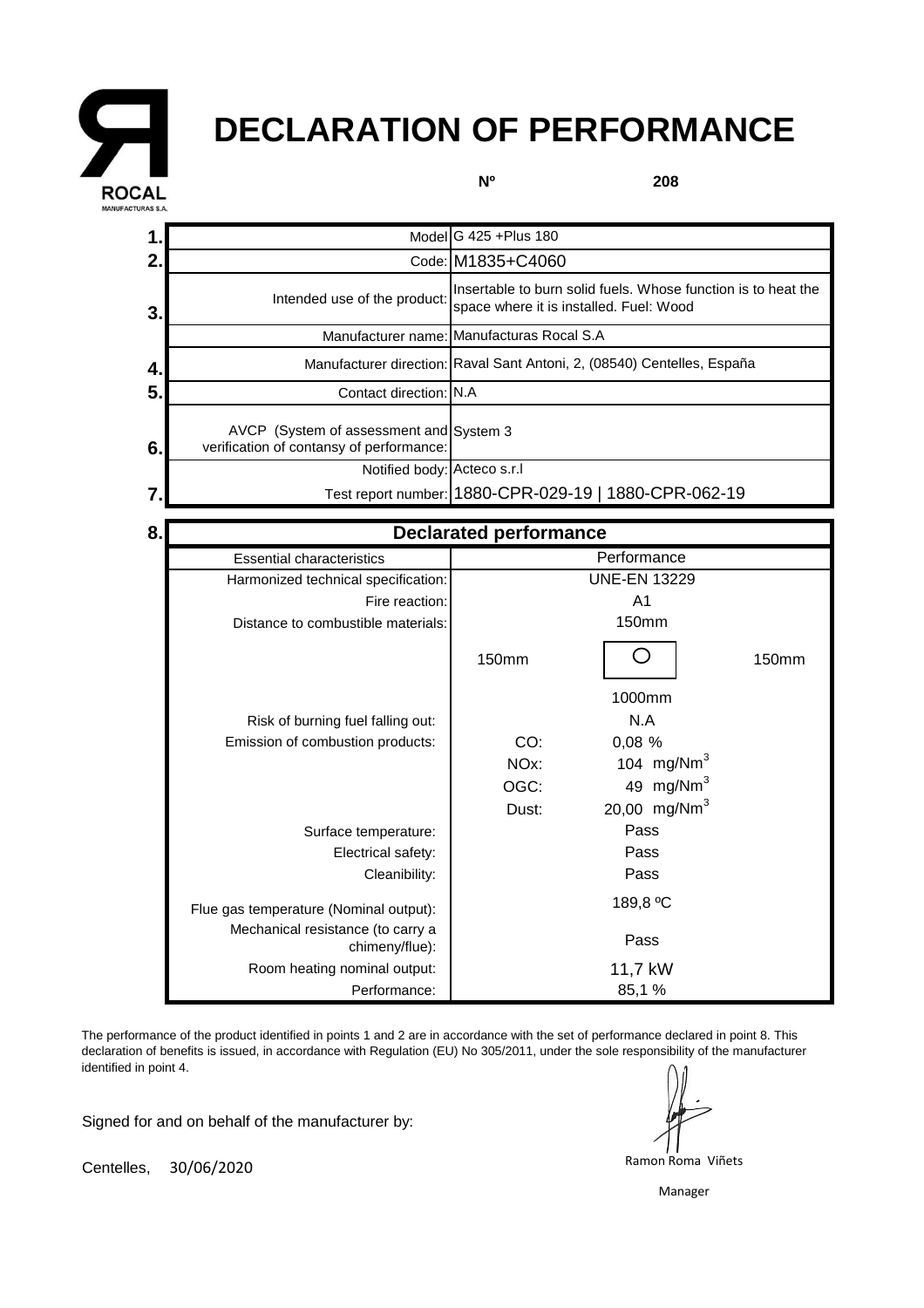

## **DECLARATION DE PERFORMANCE**

**Nº**

**208**

|                | Modèle :                                                                                    | G 425 + Plus 180                                                                                                                                                       |  |  |
|----------------|---------------------------------------------------------------------------------------------|------------------------------------------------------------------------------------------------------------------------------------------------------------------------|--|--|
| $\overline{2}$ |                                                                                             | Codigo: M1835+C4060                                                                                                                                                    |  |  |
| 3              |                                                                                             | Appareil Insert pour brûler des combustibles solides. Dont la<br>Usage prévu de l'article : fonction est de chauffer l'espace où il est installé.<br>Combustible: Bois |  |  |
|                |                                                                                             | Nom du fabriquant : Manufacturas Rocal S.A                                                                                                                             |  |  |
| 4              |                                                                                             | Adresse du fabriquant : Raval Sant Antoni, 2, (08540) Centelles, España                                                                                                |  |  |
| 5              | Adresse du contact : IN.A                                                                   |                                                                                                                                                                        |  |  |
| 6              | EVCP (Système d'évaluation et vérification Sistema 3<br>de la constance des performances) : |                                                                                                                                                                        |  |  |
|                | Laboratoire certificateur : Acteco s.r.l                                                    |                                                                                                                                                                        |  |  |
|                |                                                                                             | Numéro du rapport de test : 1880-CPR-029-19   1880-CPR-062-19                                                                                                          |  |  |
|                |                                                                                             |                                                                                                                                                                        |  |  |
| 8              |                                                                                             | Performances déclarées                                                                                                                                                 |  |  |

| 8.I | Performances déclarées                                                       |                     |                          |       |  |
|-----|------------------------------------------------------------------------------|---------------------|--------------------------|-------|--|
|     | Caractéristiques essentielles                                                | Performances        |                          |       |  |
|     | Spécification technique harmonisée :                                         | <b>UNE-EN 13229</b> |                          |       |  |
|     | Réaction au feu :                                                            | A <sub>1</sub>      |                          |       |  |
|     | Distance aux matériaux combustibles :                                        |                     | 150mm                    |       |  |
|     |                                                                              | 150mm               |                          | 150mm |  |
|     |                                                                              |                     | 1000mm                   |       |  |
|     | Risque de chute de combustibles :                                            |                     | N.A                      |       |  |
|     | Emissions des produits de combustion :                                       | CO:                 | 0,08 %                   |       |  |
|     |                                                                              | NO <sub>x</sub> :   | 104 $mg/Nm3$             |       |  |
|     |                                                                              | OGC:                | 49 mg/Nm $3$             |       |  |
|     |                                                                              | Partículas:         | 20,00 mg/Nm <sup>3</sup> |       |  |
|     | Température de surface :                                                     |                     | Conforme                 |       |  |
|     | Sécurité électrique :                                                        | Conforme            |                          |       |  |
|     | Accessibilité et nettoyage :                                                 | Conforme            |                          |       |  |
|     | Température des fumées<br>(Puissance nominale) :                             | 189,8               |                          |       |  |
|     | Résistance mécanique<br>(pour supporter une cheminée/conduit de<br>fumées) : |                     | Conforme                 |       |  |
|     | pièce/environnement :                                                        | 11,7                |                          |       |  |
|     | Rendement:                                                                   |                     | 85,1 %                   |       |  |

Les performances du produit identifé aux point 1 et 2 sont conformes avec l'ensemble des performances déclarées au point 8. La présente déclaration de performances est émise, conformément au Règlement Européen (UE) n° 305/2011, sous la seule responsabilité du fabriquant identifié au point 4.

Signé par et au nom du fabriquant par :

Centelles, 30/06/2020